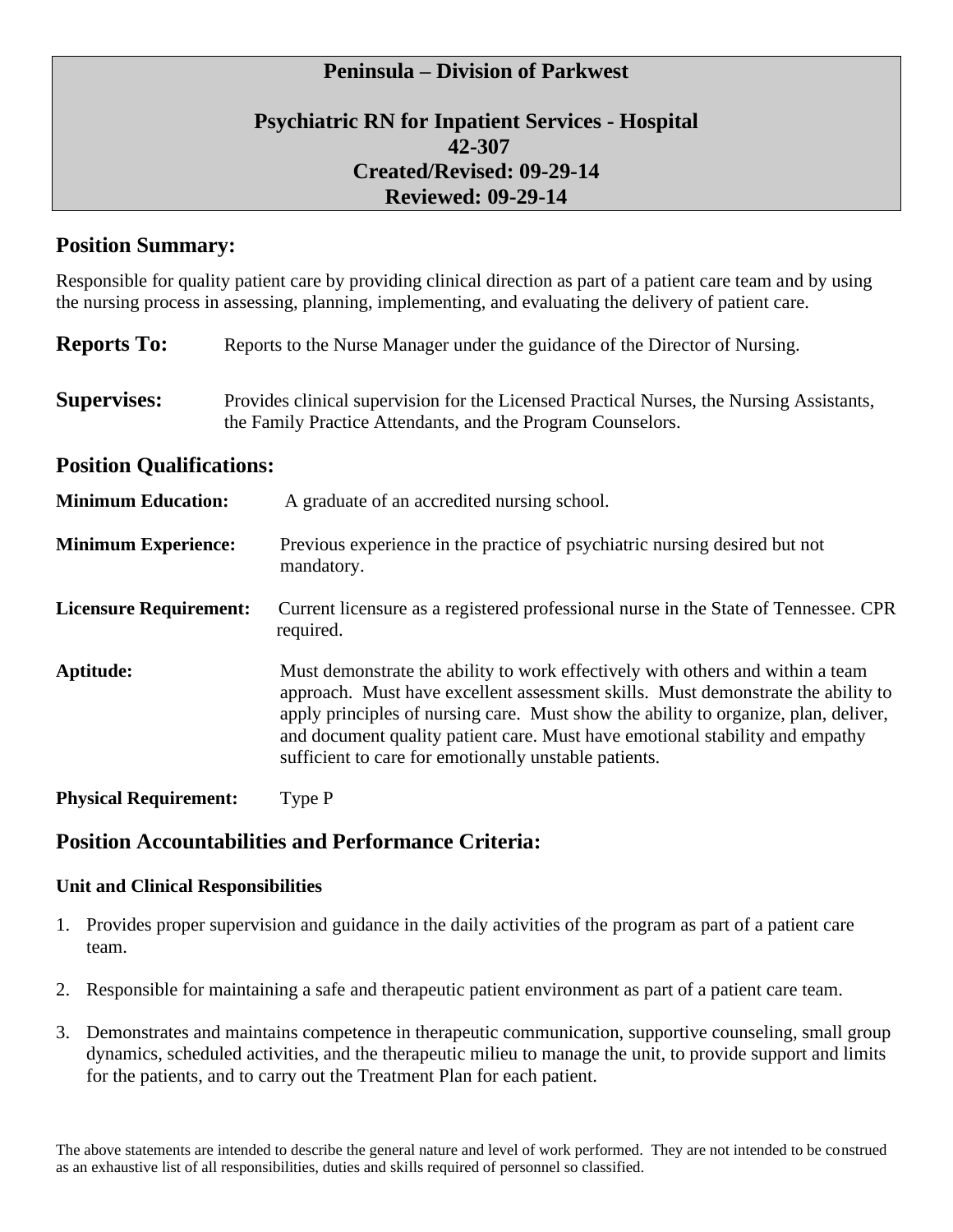## **Psychiatric RN for Inpatient Services - Hospital 42-307 Created/Revised: 09-29-14 Reviewed: 09-29-14**

- 4. Implements the use of restrictive measures with patients as necessary in collaboration with medical staff when least restrictive measures have failed and provides clinical supervision during the intervention.
- 5. Assists in the training, orientation, and teaching of new staff members as directed by the Nurse Manager or Nurse Supervisor.
- 6. Performs medication administration duties.
- 7. Implements physician orders accurately and with proper documentation.
- 8. Solicits administrative or medical consultation to assure quality patient care.
- 9. Accesses emergency medical care for patients, provides a report to the Emergency Room, assures that a report from the Emergency Room is provided before the return of the patient, and facilitates the receipt of records. Provides for patient stabilization.
- 10. Determines patient acuity and makes patient care assignments to appropriate nursing staff.
- 11. Facilitates the admission process and discharge process and assures that all relevant information is comprehensive, accurate, and appropriately documented.
- 12. May perform 24-hour chart reviews.
- 13. Participates in the treatment team process by interacting with the multidisciplinary team of care providers.
- 14. Applies Infection Control, Hospital Emergency, Hazardous Materials Management, and Patient/Proprietary Information Confidentiality policies.
- 15. Advocates for the rights of the patients and is able to process patient complaints and concerns.
- 16. Formulates nursing diagnosis (using NANDA taxonomy) and uses standard DSM IV classifications of mental disorders to express conclusions supported by the collection of data.
- 17. Develops treatment plans with specific goals that are patient-centered, time-oriented, and measurable and that are unique to each patient's needs.
- 18. Can perform ECG, VP, and Bedside Glucose Meter procedures.
- 19. Understands and is familiar with all Hospital policies and procedures, especially those relevant to his/her respective program.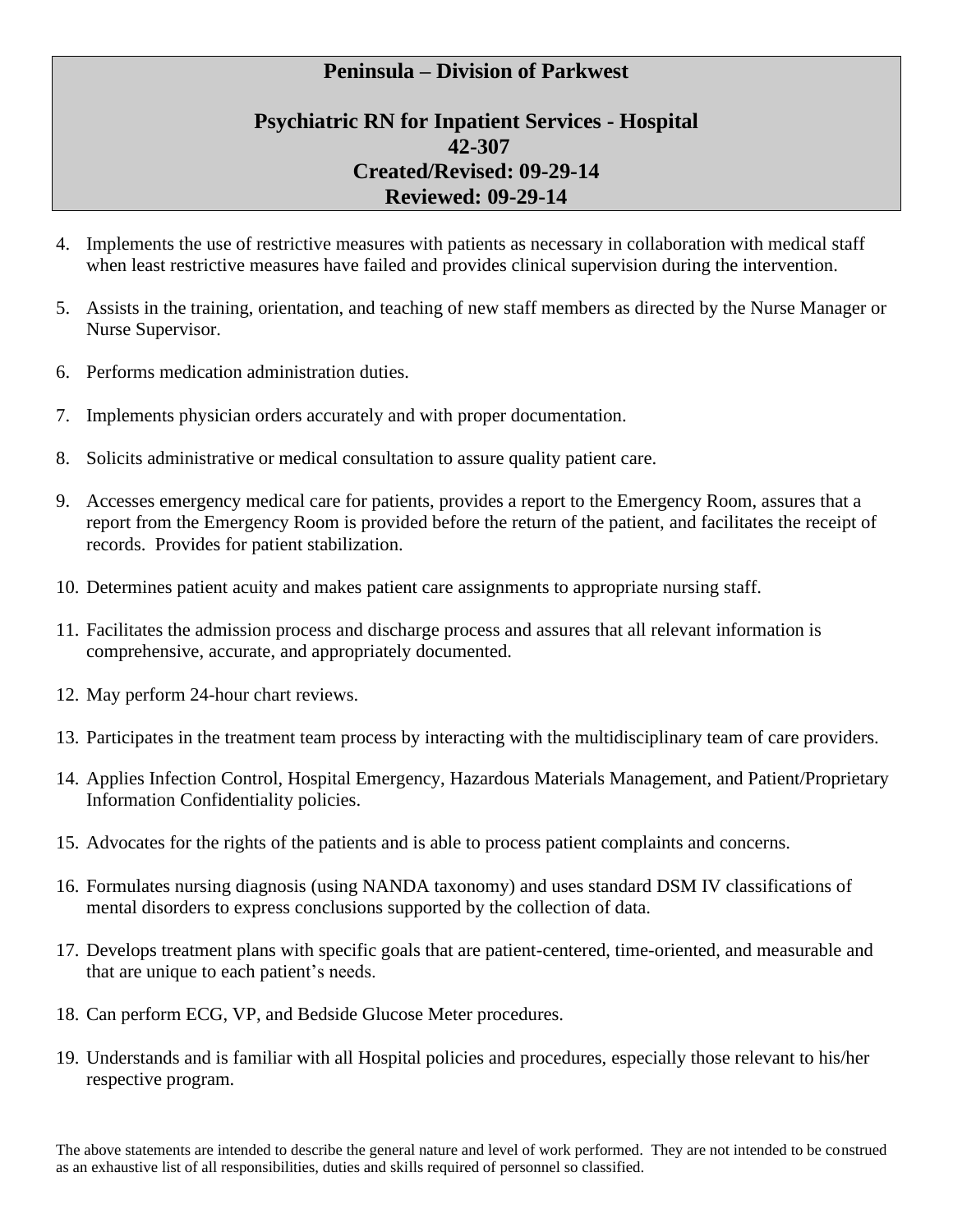## **Psychiatric RN for Inpatient Services - Hospital 42-307 Created/Revised: 09-29-14 Reviewed: 09-29-14**

#### **Training and Development Responsibilities**

- 1. Maintains all necessary certifications CPR, TCI, etc…
- 2. Attends on regular basis staff training and development sessions and unit staff meetings in order to enhance job knowledge.
- 3. Will provide input for policy changes that impact programming and patient care.

#### **Personal Responsibilities**

- 1. Is punctual and prepared to perform duties and responsibilities.
- 2. Presents a professional image, both in appearance and delivery of service.
- 3. Communicates with supervisory staff all work-related issues, concerns, and problems.
- 4. Works well with co-workers and ensures that necessary communication and cooperation takes place.
- 5. Able to demonstrate consistently the ability to hold accountable self and co-workers.
- 6. Adheres to the ethics and values of the organization as outlined in the PBH "Standards of Performance".
- 7. Understands the mission of the organization and is able to communicate such to others.
- 8. Maintains a positive attitude and shows the ability to problem-solve through the chain of command.
- 9. Adheres to and promotes patient rights.

10. Strives to provide exemplary customer service.

Employee:

Supervisor:

Date: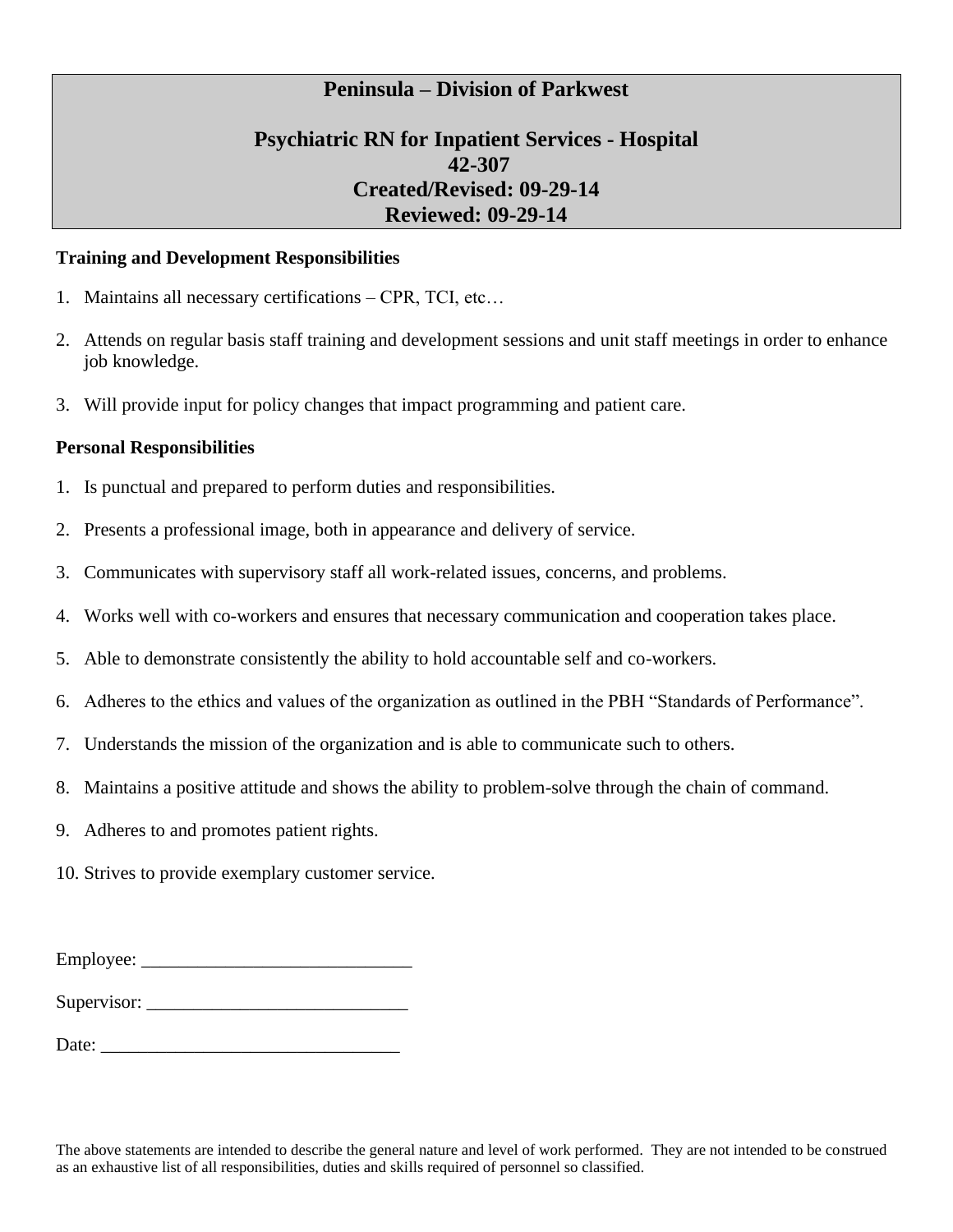**Psych RN-Inpatient Svcs-Hospital Employee's Name: 42-307 Evaluation Date: Created/Revised: 09-29-14 Supervisor's Name: Reviewed: 09-29-14 Employee's Signature:**

# **Position Accountabilities and Performance Criteria:**

#### **Unit and Clinical Responsibilities**



❑ 1. Provides proper supervision and guidance in the daily activities of the program as part of a patient care team.



❑ 2. Responsible for maintaining a safe and therapeutic patient environment as part of a patient care



❑ 3. Demonstrates and maintains competence in therapeutic communication, supportive counseling, small group dynamics, scheduled activities, and the therapeutic milieu to manage the unit, to provide support and limits for the patients, and to carry out the Treatment Plan for each patient.



❑ 4. Implements the use of restrictive measures with patients as necessary in collaboration with medical staff when least restrictive measures have failed and provides clinical supervision during the intervention.



❑ 5. Assists in the training, orientation, and teaching of new staff members as directed by the Nurse Manager or Nurse Supervisor.



❑ 6. Performs medication administration duties.



❑ 7. Implements physician orders accurately and with proper documentation.



❑ 8. Solicits administrative or medical consultation to assure quality patient care.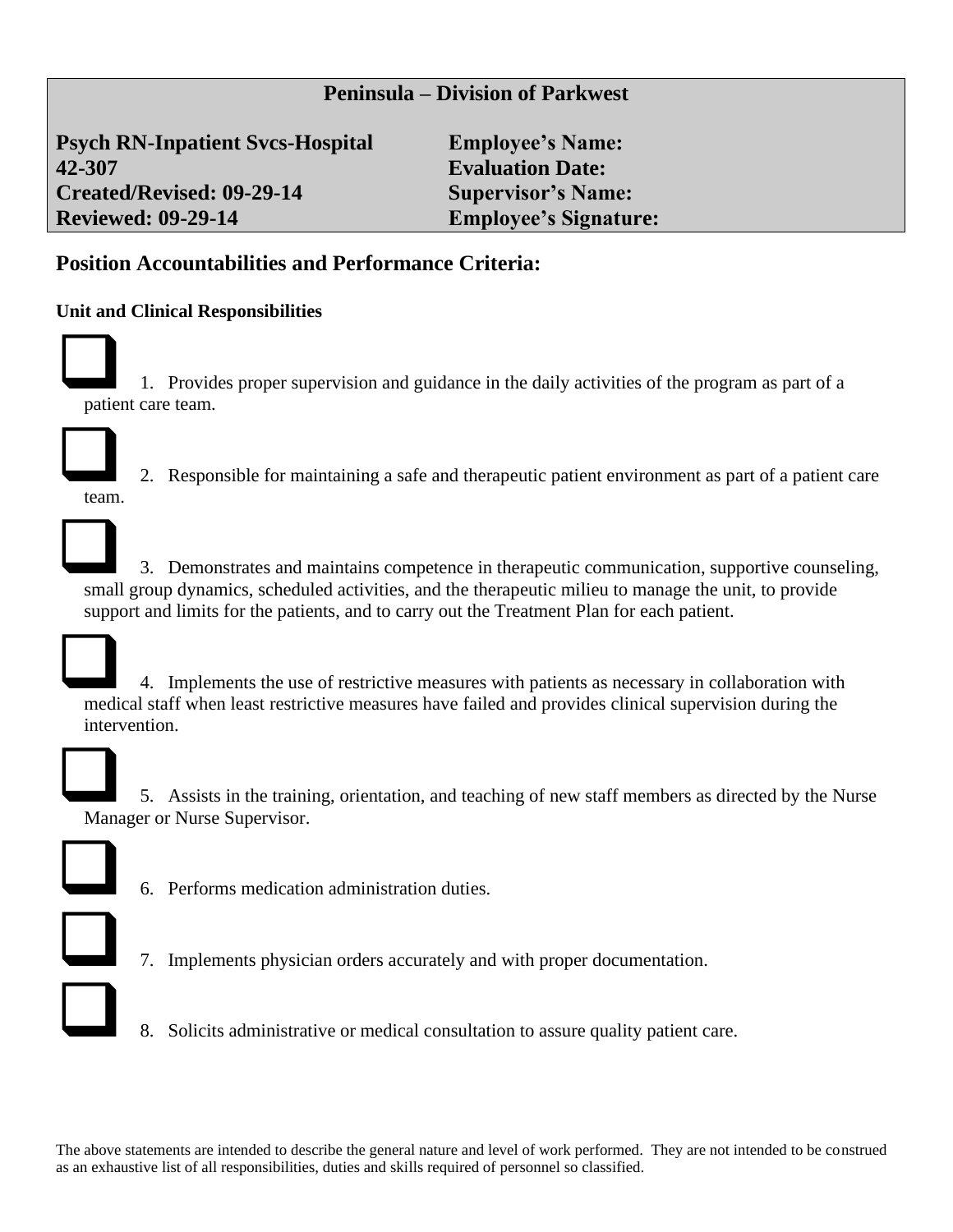**Psych RN-Inpatient Svcs-Hospital Employee's Name: 42-307 Evaluation Date: Created/Revised: 09-29-14 Supervisor's Name: Reviewed: 09-29-14 Employee's Signature:**

❑ 9. Accesses emergency medical care for patients, provides a report to the Emergency Room, assures that a report from the Emergency Room is provided before the return of the patient, and facilitates the receipt of records. Provides for patient stabilization.



❑ 10. Determines patient acuity and makes patient care assignments to appropriate nursing staff.

❑ 11. Facilitates the admission process and the discharge process and assures that all relevant information is comprehensive, accurate, and properly documented.



12. May perform 24-hour chart reviews.



❑ 13. Participates in the treatment team process by interacting with the multidisciplinary team of care providers.



❑ 14. Applies Infection Control, Hospital Emergency, Hazardous Materials Management, and Patient/Proprietary Information Confidentiality policies.



❑ 15. Advocates for the rights of the patients and is able to process patient complaints and concerns.



❑ 16. Formulates nursing diagnosis (using NANDA taxonomy) and uses standard DSM IV

classifications of mental disorders to express conclusions supported by the collection of data.





❑ 18. Can perform ECG, VP, and Bedside Glucose Meter procedures.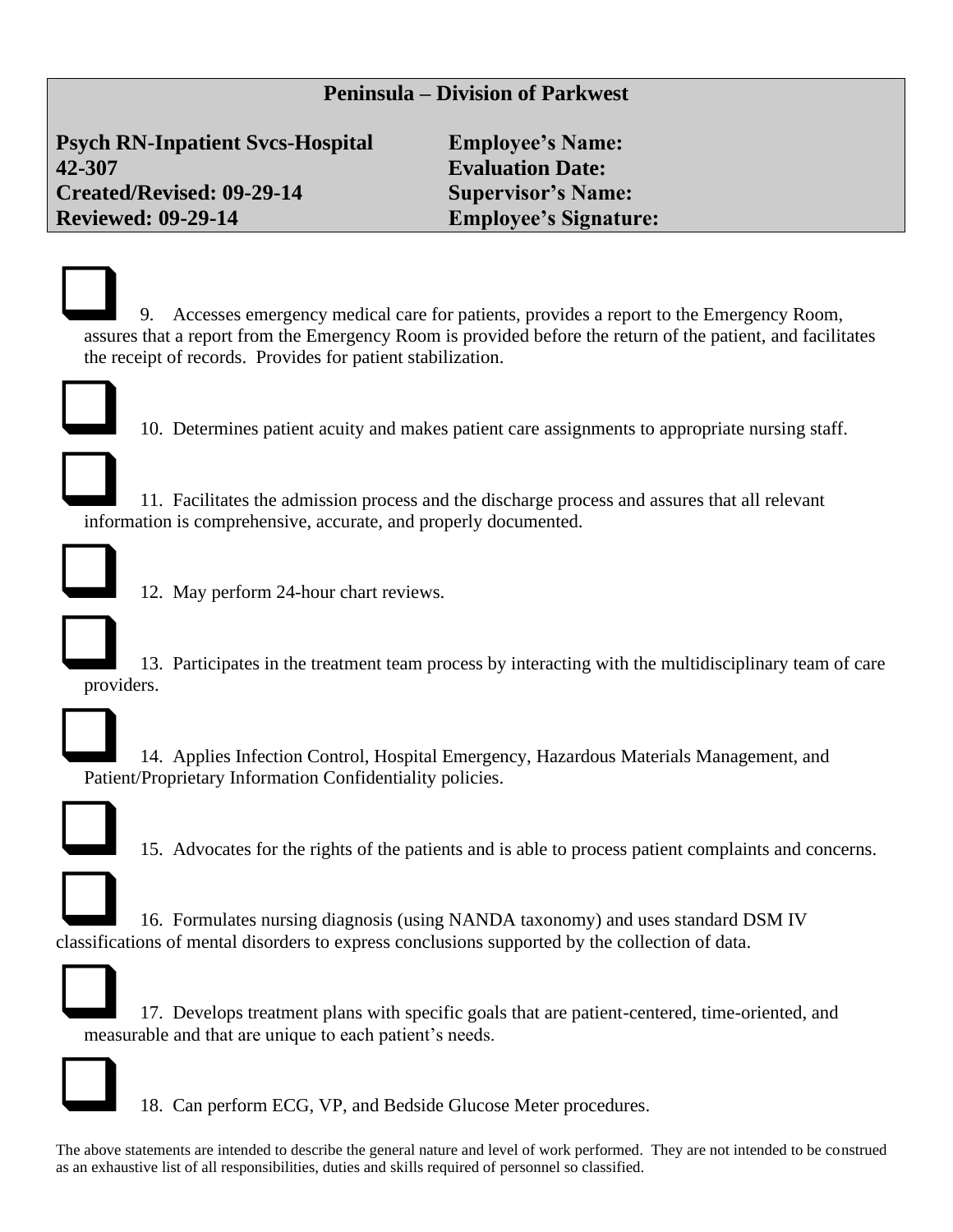**Psych RN-Inpatient Svcs-Hospital Employee's Name: 42-307 Evaluation Date: Created/Revised: 09-29-14 Supervisor's Name: Reviewed: 09-29-14 Employee's Signature:**

❑ 19. Understands and is familiar with all Hospital policies and procedures, especially those relevant to his/her respective program.

#### **Training and Development Responsibilities**



1. Maintains all necessary certifications – CPR, TCI, etc...



❑ 2. Attends on a regular basis staff training and development sessions and unit staff meetings in order to enhance job knowledge.



❑ 3. Will provide input for policy changes that will impact programming and patient care.

#### **Personal Responsibilities**



1. Is punctual and prepared to perform duties and responsibilities.



- ❑ 2. Presents a professional image, both in appearance and delivery of service.
- ❑ 3. Communicates with supervisory staff all work-related issues, concerns, and problems.



place.

❑ 4. Works well with co-workers and ensures that necessary communication and cooperation takes



5. Able to demonstrate consistently the ability to hold accountable self and co-workers.

❑ 6. Adheres to the ethics and values of the organization as outlined in the PBH "Standards of Performance".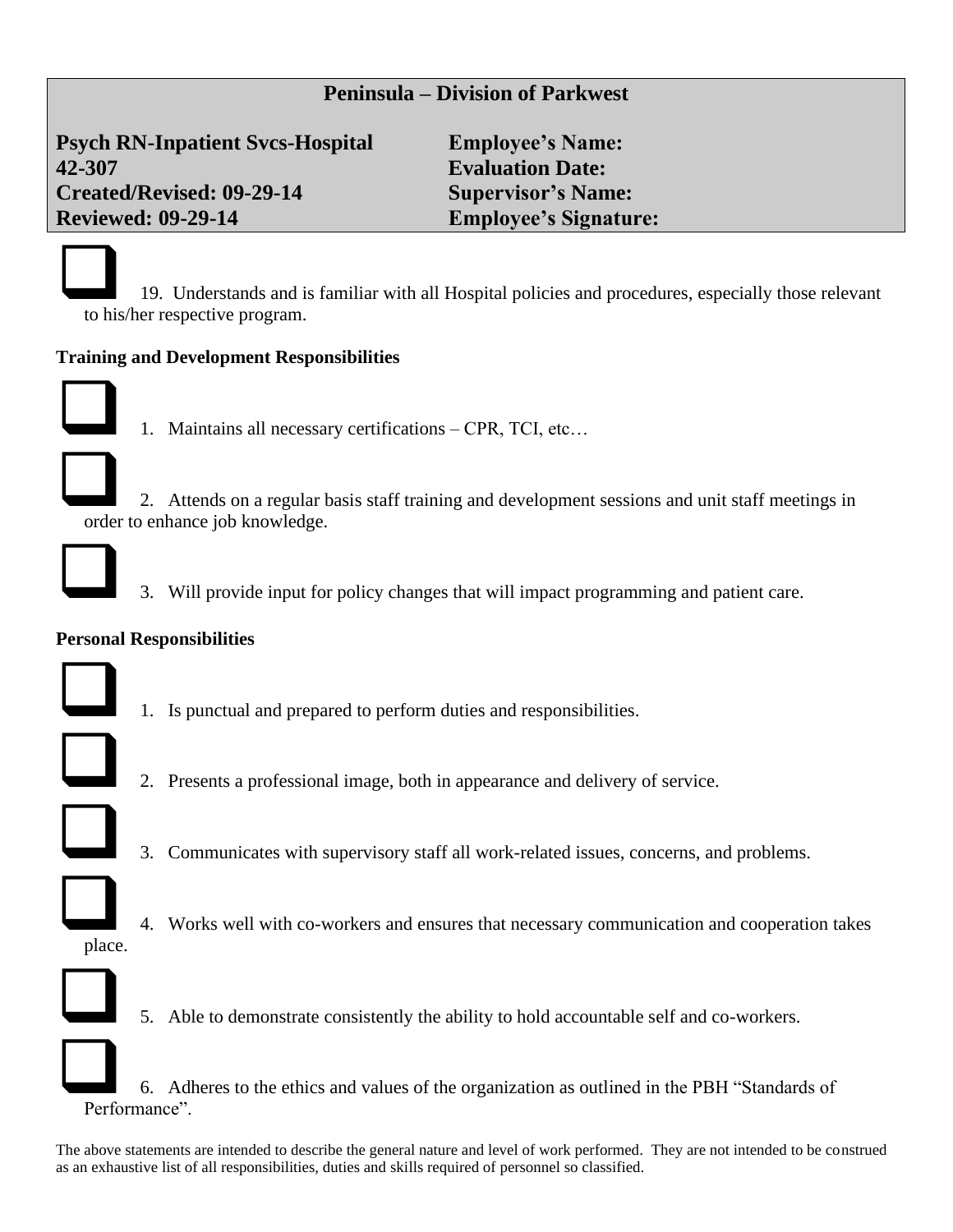**Psych RN-Inpatient Svcs-Hospital Employee's Name: 42-307 Evaluation Date: Created/Revised: 09-29-14 Supervisor's Name: Reviewed: 09-29-14 Employee's Signature:**



❑ 7. Understands the mission of the organization and is able to communicate such to others.

❑ 8. Maintain a positive attitude and shows the ability to problem-solve through the chain of command.



- ❑ 9. Adheres to and promotes patient rights.
- ❑ 10. Strives to provide exemplary customer service.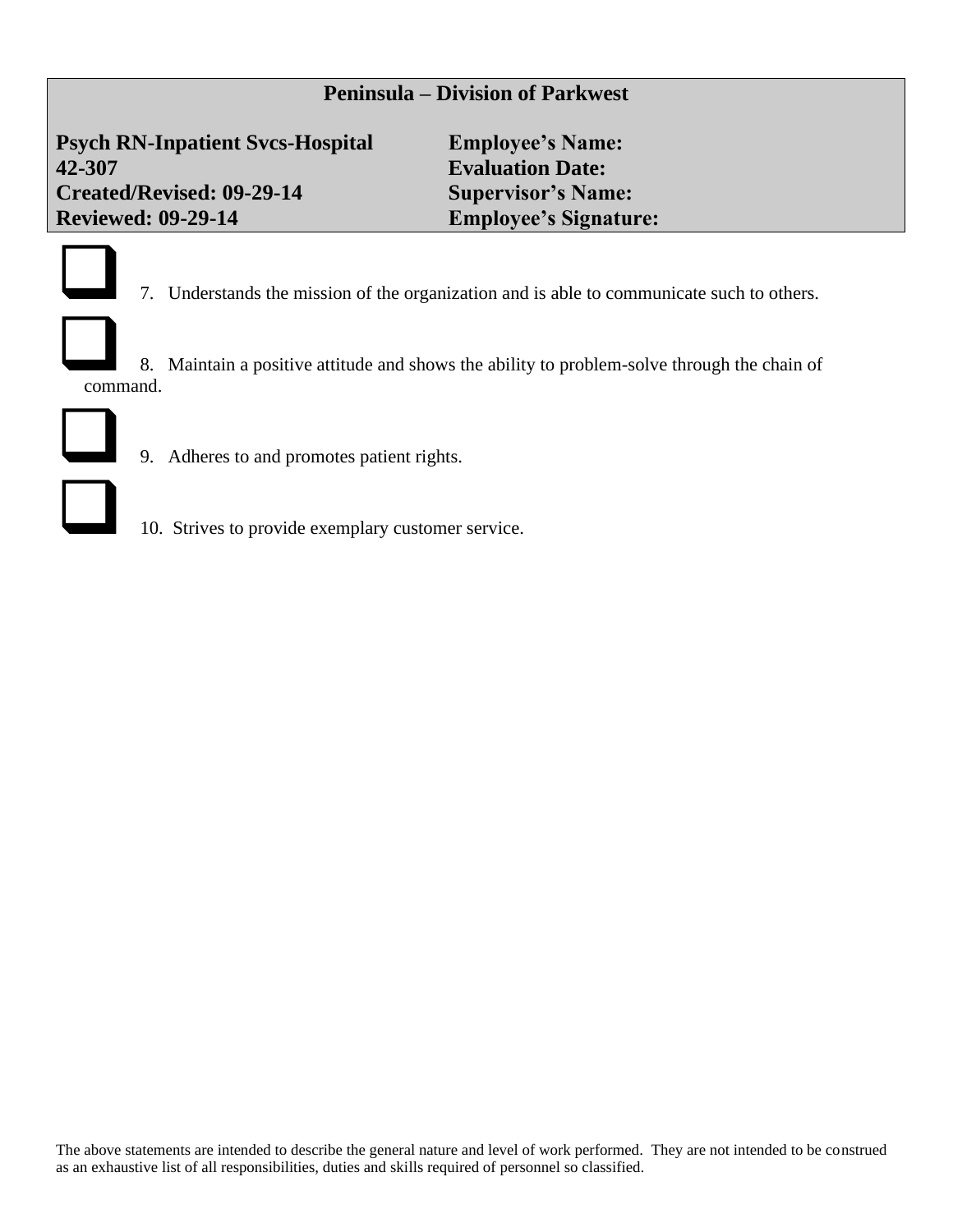## **Licensed Clinical Therapist - Outpatient 23-455b Created/Revised: 06-01-15 Reviewed: 06-01-15**

### **Position Summary:**

Provides direct clinical services including psychosocial assessments, Individual, family and group psychotherapy. In addition, can utilize a variety of intervention techniques based on the diagnosis of patient and the dynamics of the family or group. Such services must be provided efficiently in a manner that is responsive to the needs of the patient and the goals of the organization.

#### **Position Qualifications:**

| <b>Minimum Education:</b>     | Master's Degree                                         |
|-------------------------------|---------------------------------------------------------|
| <b>Minimum Experience:</b>    | Two (2) years clinical experience in behavioral health. |
| <b>Licensure Requirement:</b> | LMFT, LPC or LCSW required.                             |
| <b>Physical Requirements:</b> | Type D                                                  |

## **Position Accountabilities and Performance Criteria:**

- 1. Provides group, family or individual therapy in accordance with assessed needs.
- 2. Communicates with multidisciplinary team members and community professionals regarding patient issues or needs that impact on quality of care.
- 3. Acts as liaison between outpatient clinic and inpatient facilities when clients are hospitalized.
- 4. Prepares psychosocial assessment including diagnosis on each patient seen for intake. Evaluates family dynamic and treatment needs.
- 5. Provides clinical data obtained from intake and develops the treatment plan in conjunction with other members of the multidisciplinary team.
- 6. Assist the Clinical Supervisor with providing clinical direction/supervision to staff regarding clinical aspects of treatment, including strategies with individual patients.
- 7. Assists with crisis assessments and facilitation of acute care when indicated.
- 8. Completes documentation and procedures for reimbursement of services in accordance with all policy and regulatory requirements.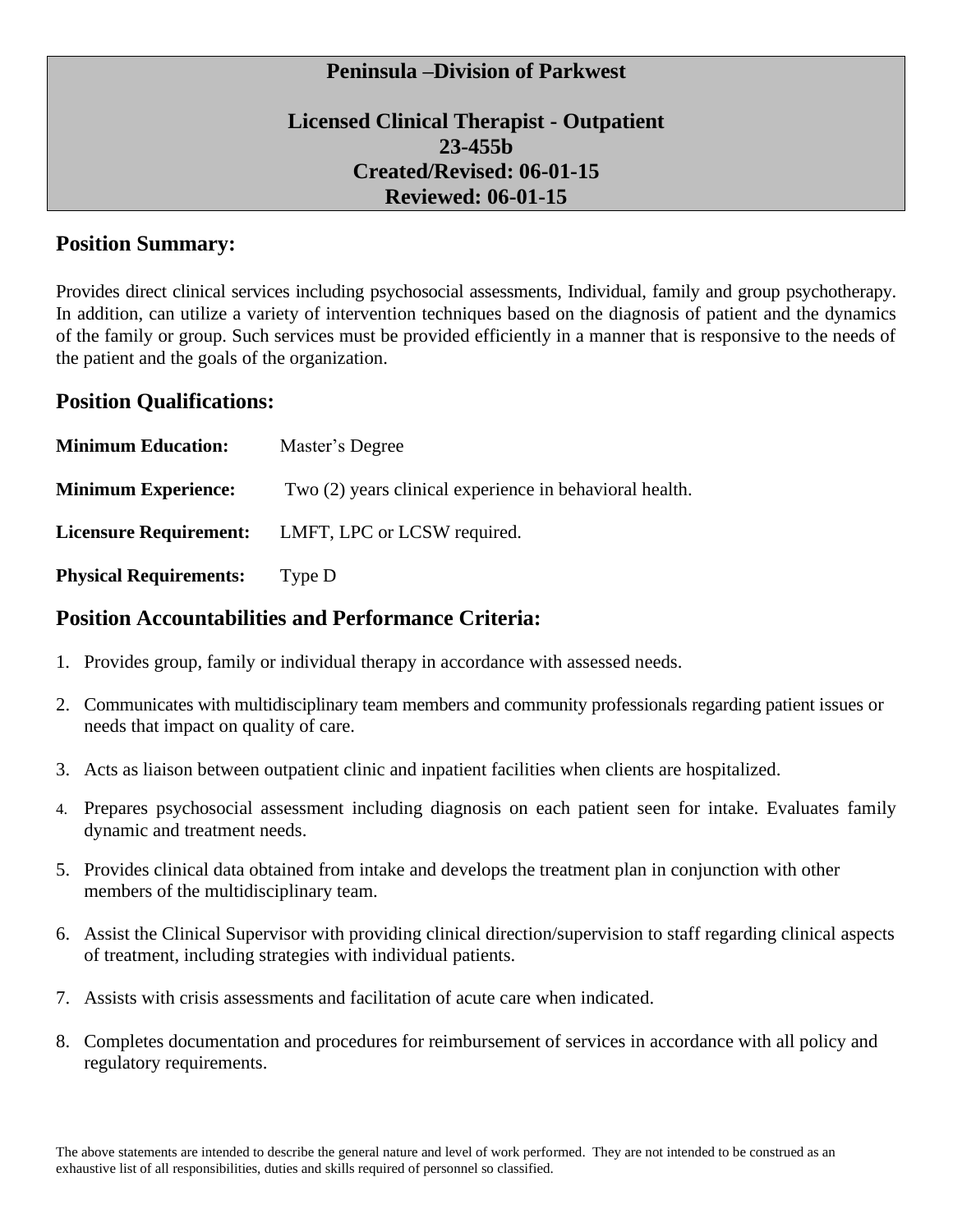## **Licensed Clinical Therapist - Outpatient 23-455b Created/Revised: 06-01-15 Reviewed: 06-01-15**

- 9. Consistently meets target for service volumes.
- 10. Participates in quality improvement projects and task forces.
- 11. Maintains provider status with all applicable third party payers and works with credentialing staff to increase the number of provider panels.
- 12. Maintains professional growth and development through seminars, workshops and professional affiliations to keep abreast of latest trends.
- 13. Assists with maintaining established clinic policies and procedures, and quality, safety, environmental and infection control standards.
- 14. Maintains caseload and delivers appropriate service levels.
- 15. Performs utilization management functions as needed.
- 16. Participates in referral development and community relations activities as assigned.

17. Performs other duties as assigned.

| Employee: |  |
|-----------|--|
|           |  |

Supervisor: Supervisor: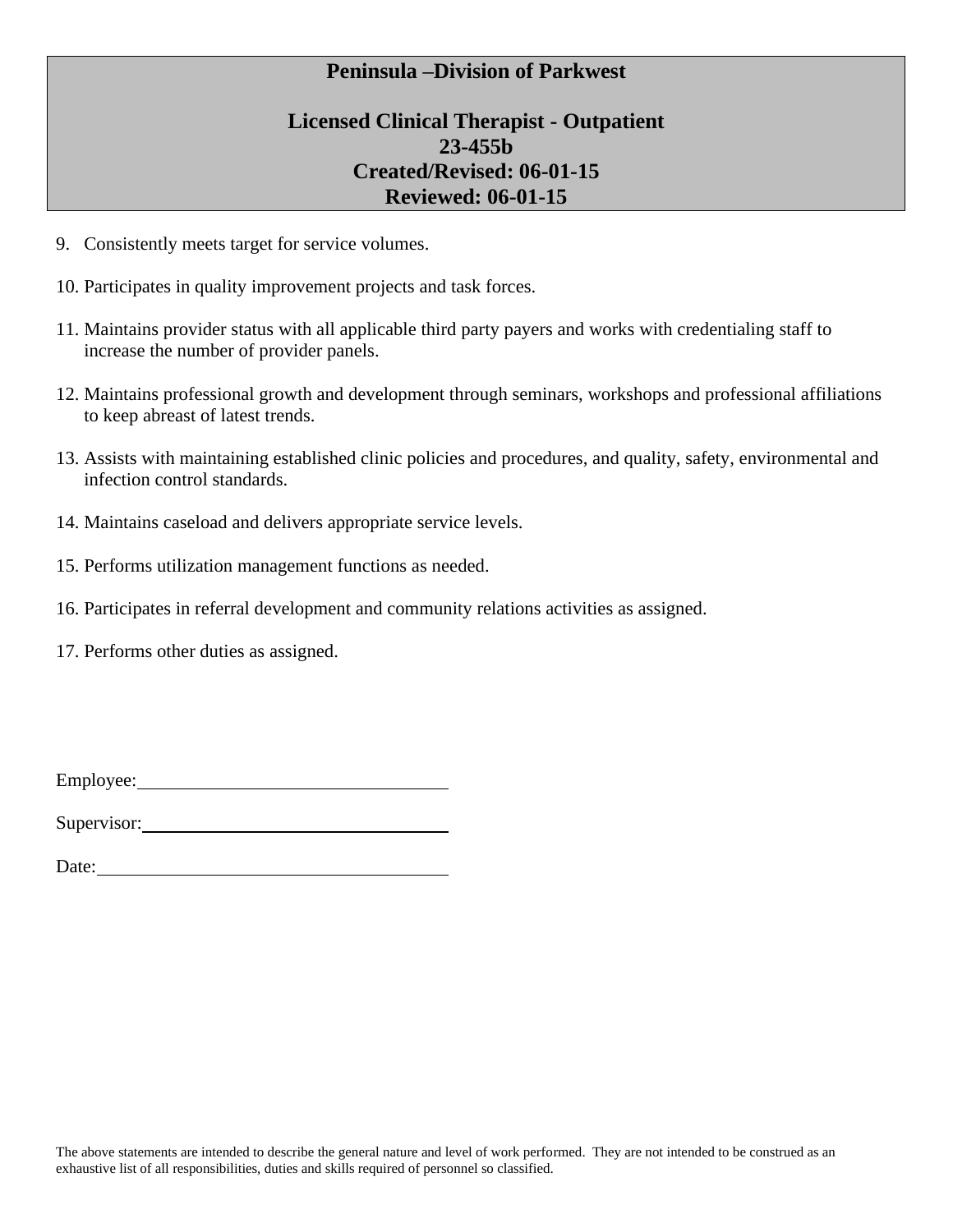**Licensed Clinical Therapist-Outpt Employee's Name: 23-455b Evaluation Date: Created/Revised: 06-01-15 Supervisor's Name: Reviewed: 06-01-15 Employee's Signature:**

## **Position Accountabilities and Performance Criteria:**



❑ 1. Provides group, family or individual therapy in accordance with assessed needs.

❑ 2. Communicates with multidisciplinary team members and community professionals regarding patient issues or needs that impact on quality of care.



❑ 3. Acts as liaison between outpatient clinic and inpatient facilities when clients are hospitalized.

❑ 4. Prepares psychosocial assessment including diagnosis on each patient seen for intake. Evaluates family dynamic and treatment needs.



❑ 5. Provides clinical data obtained from intake and develops the treatment plan in conjunction with other members of the multidisciplinary team.



❑ 6. Assist the Clinical Supervisor with providing clinical direction/supervision to staff regarding clinical aspects of treatment, including strategies with individual patients.



❑ 7. Assists with crisis assessments and facilitation of acute care when indicated.



❑ 8. Completes documentation and procedures for reimbursement of services in accordance with all policy and regulatory requirements.



❑ 9. Consistently meets target for service volumes.



❑ 10. Participates in quality improvement projects and task forces.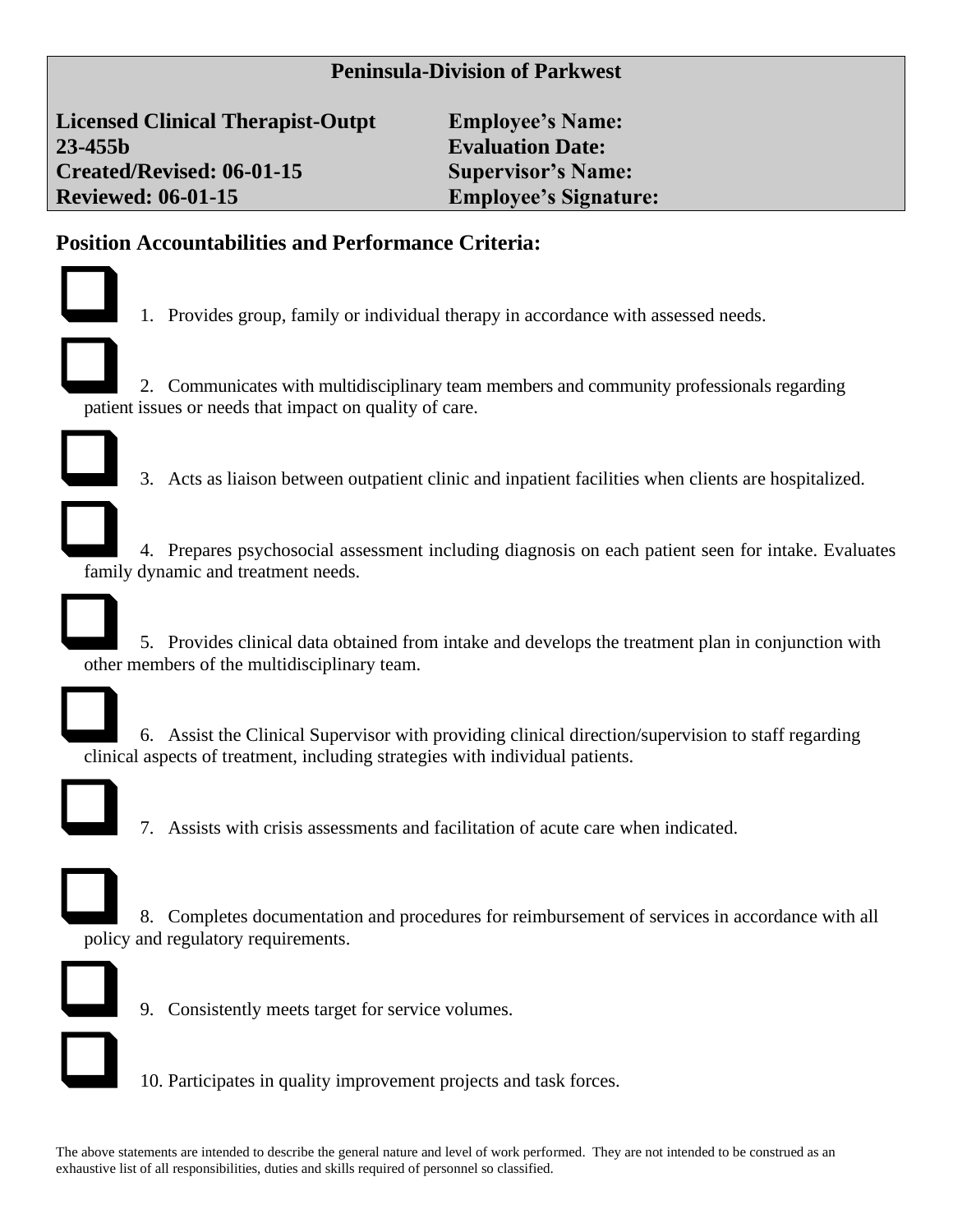**Licensed Clinical Therapist-Outpt Employee's Name: 23-455b Evaluation Date: Created/Revised: 06-01-15 Supervisor's Name: Reviewed: 06-01-15 Employee's Signature:**

❑ 11. Maintains provider status with all applicable third party payers and works with credentialing staff to increase the number of provider panels.



❑ 12. Maintains professional growth and development through seminars, workshops and professional affiliations to keep abreast of latest trends.

❑ 13. Assists with maintaining established clinic policies and procedures, and quality, safety, environmental and infection control standards.



❑ 14. Maintains caseload and delivers appropriate service levels.

- ❑ 15. Performs utilization management functions as needed.
- ❑ 16. Participates in referral development and community relations activities as assigned.
- ❑ 17. Performs other duties as assigned.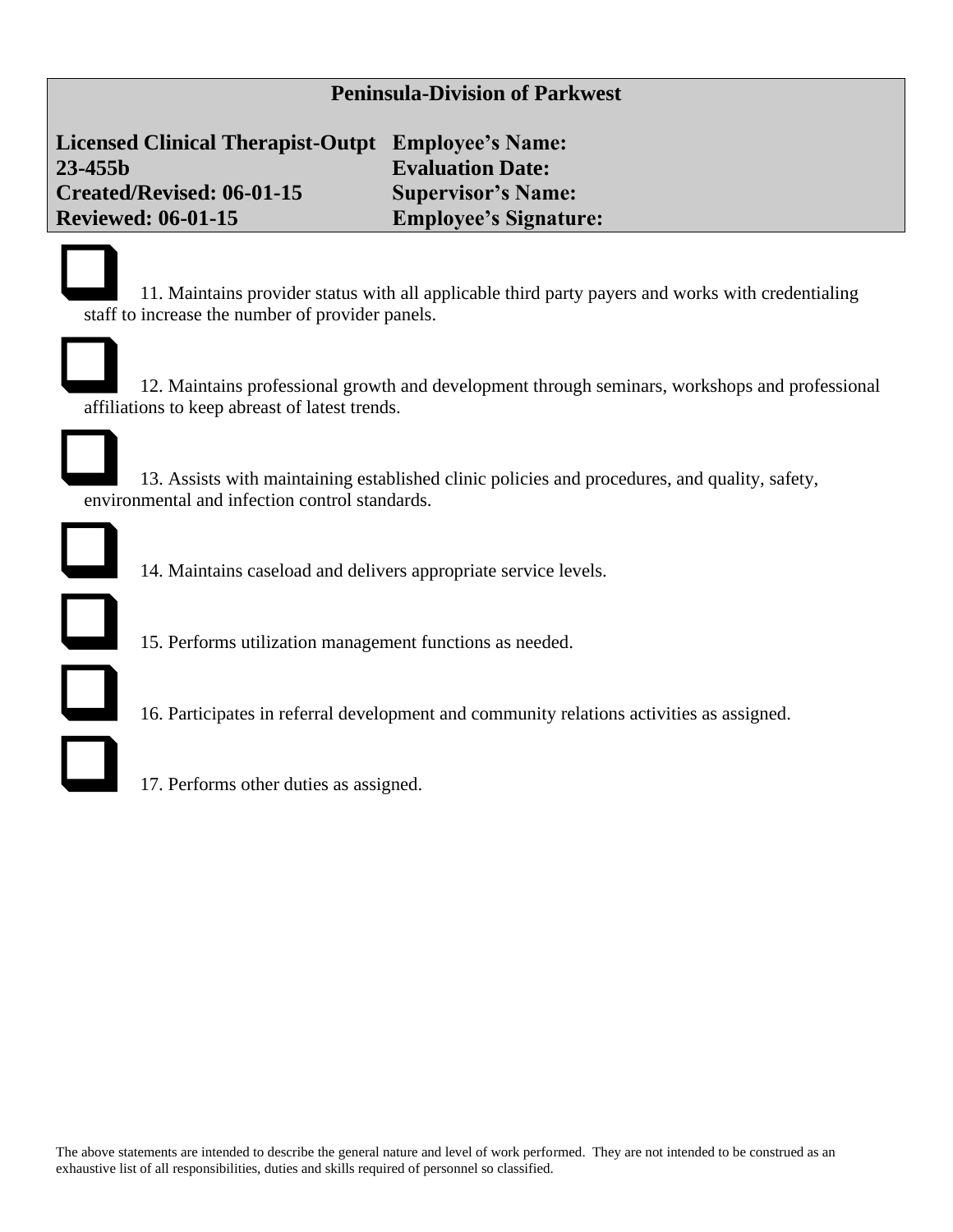| <b>Peninsula – Division of Parkwest</b> |                |                       |                                                               |  |
|-----------------------------------------|----------------|-----------------------|---------------------------------------------------------------|--|
| <b>Job Code:</b>                        | 47-421         | <b>Job Title:</b>     | <b>Psychiatric Technician I,</b><br><b>Inpatient Services</b> |  |
| Created/Revised:                        | $07 - 07 - 21$ | <b>Reviewed Date:</b> | $07 - 07 - 21$                                                |  |
| <b>Employee's</b>                       |                | Supervisor's          |                                                               |  |
| Name:                                   |                | Name:                 |                                                               |  |
| <b>Employee's</b>                       |                | Supervisor's          |                                                               |  |
| <b>Signature:</b>                       |                | Signature:            |                                                               |  |
| Date:                                   |                | Date:                 |                                                               |  |

# **Position Summary:**

Responsible for quality patient care by providing supervision and guidance for the patients as well as maintaining a safe and therapeutic patient environment.

# **Position Accountabilities and Performance Criteria:**



team.

❑1. Provides proper supervision and guidance in the daily activities of the program as part of a patient care



❑2. Responsible for maintaining a safe and therapeutic patient environment.

❑3. Reports patient complaints and/or changes in the patient's psychiatric and/or medical condition promptly to the Registered Nurse.





❑5. Understands and is able to implement all emergency policies and procedures and ensures that emergency restrictive devices are available on the unit each shift and in good working order.



❑6. Works with the Nurse Manager and/or Nurse Supervisor, and/or the Team Leader Psychiatric Technician, and co-workers to structure and monitor the unit milieu. Reports problems in working with specific patients to the Registered Nurse and/or the Team Leader Psychiatric Technician.



❑7. Participates in the training and orientation of new staff members as directed by the Team Leader Psychiatric Technician and the Nurse Manager or Nurse Supervisor.



❑8. Facilitates, implements, and evaluates patient care goals for patients with the help and supervision of the Registered Nurse.



❑9. Performs and documents monitoring of patient activities on the milieu as well as any specialized observation needs.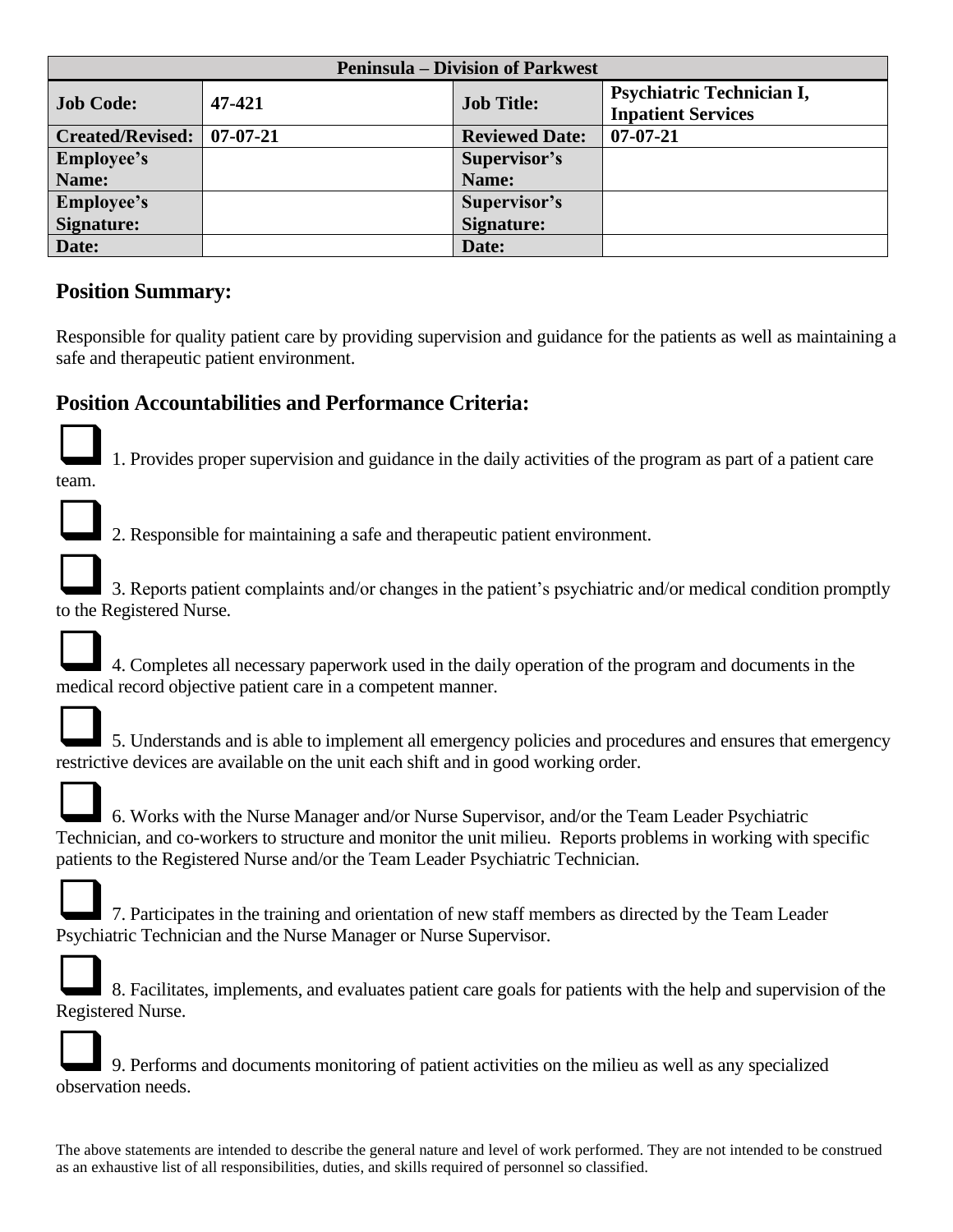| <b>Peninsula – Division of Parkwest</b> |                |                       |                                                               |  |  |
|-----------------------------------------|----------------|-----------------------|---------------------------------------------------------------|--|--|
| <b>Job Code:</b>                        | 47-421         | <b>Job Title:</b>     | <b>Psychiatric Technician I,</b><br><b>Inpatient Services</b> |  |  |
| <b>Created/Revised:</b>                 | $07 - 07 - 21$ | <b>Reviewed Date:</b> | $07 - 07 - 21$                                                |  |  |
| <b>Employee's</b>                       |                | Supervisor's          |                                                               |  |  |
| Name:                                   |                | Name:                 |                                                               |  |  |
| <b>Employee's</b>                       |                | Supervisor's          |                                                               |  |  |
| Signature:                              |                | Signature:            |                                                               |  |  |
| Date:                                   |                | Date:                 |                                                               |  |  |



❑10. Monitors vital signs, collects urine specimens, and assists patients with the activities of daily living according to appropriate guidelines and policies and under the clinical direction of the Registered Nurse.



❑12. Demonstrates and maintains competence in using small group dynamics, scheduled activities, and the therapeutic milieu to carry out the Treatment Plan for each patient as part of a patient care team.

❑13. Uses small group dynamics to manage the unit and to provide support and limits for the patients as part of a patient care team.



❑14. Attends shift report and is prepared to share relevant information about the patients.

|  | 15. Implements restrictive measures with patients as part of the patient care team and under the direction |
|--|------------------------------------------------------------------------------------------------------------|
|  | and supervision of the Registered Nurse.                                                                   |



❑16. Accompanies patients to other facilities for appointments, treatments, etc. as required.

|  | 17. Maintains all necessary certifications and completes all mandatory assigned education in the specified |
|--|------------------------------------------------------------------------------------------------------------|
|  | time frames.                                                                                               |



19. Is expected to seek out and complete additional voluntary job-related training separate from normal departmental offerings.



❑20. Demonstrates a willingness to participate in facility committees and the design/implementation of patient care initiatives as directed by the Nurse Manager.



❑21. Assists in the orienting and training of new staff as requested.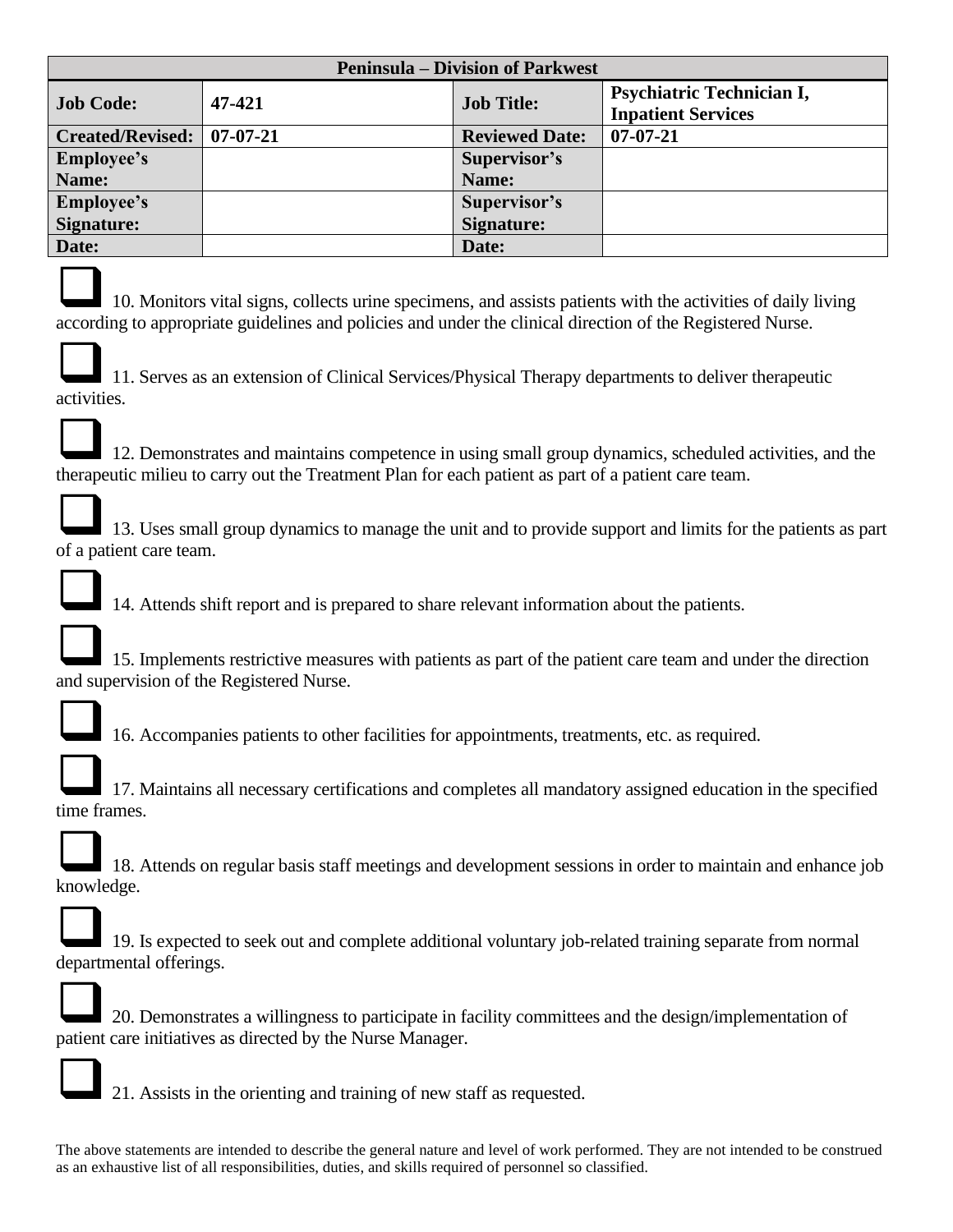| <b>Peninsula – Division of Parkwest</b> |            |                       |                                                               |  |  |
|-----------------------------------------|------------|-----------------------|---------------------------------------------------------------|--|--|
| <b>Job Code:</b>                        | 47-421     | <b>Job Title:</b>     | <b>Psychiatric Technician I,</b><br><b>Inpatient Services</b> |  |  |
| <b>Created/Revised:</b>                 | $07-07-21$ | <b>Reviewed Date:</b> | $07 - 07 - 21$                                                |  |  |
| <b>Employee's</b>                       |            | Supervisor's          |                                                               |  |  |
| Name:                                   |            | Name:                 |                                                               |  |  |
| <b>Employee's</b>                       |            | Supervisor's          |                                                               |  |  |
| Signature:                              |            | Signature:            |                                                               |  |  |
| Date:                                   |            | Date:                 |                                                               |  |  |



22. Is punctual and prepared to perform duties and responsibilities.

23. Presents a professional image, both in appearance and delivery of service.

24. Actively ensures a safe, therapeutic milieu through effective and collaborative unit management

25. Communicates to supervisory staff all work-related issues, concerns and problems.

❑33. Follows policies, procedures, and safety standards. Completes required education assignments annually. Works toward achieving goals and objectives, and participates in quality improvement initiatives as requested.

❑34. Performs other duties as assigned.

## **Position Qualifications:**

**Minimum Education:** None specified; will accept any combination of formal education and/or prior work experience sufficient to demonstrate possession of the knowledge, skill and ability needed to perform the essential tasks of the job, typically such as would be equivalent to a high school diploma or GED. Preference may be given to individuals possessing a HS diploma or GED.

| <b>Minimum Experience:</b> | None |
|----------------------------|------|
|                            |      |

**Licensure Requirement:** None

**Physical Requirements:** Type P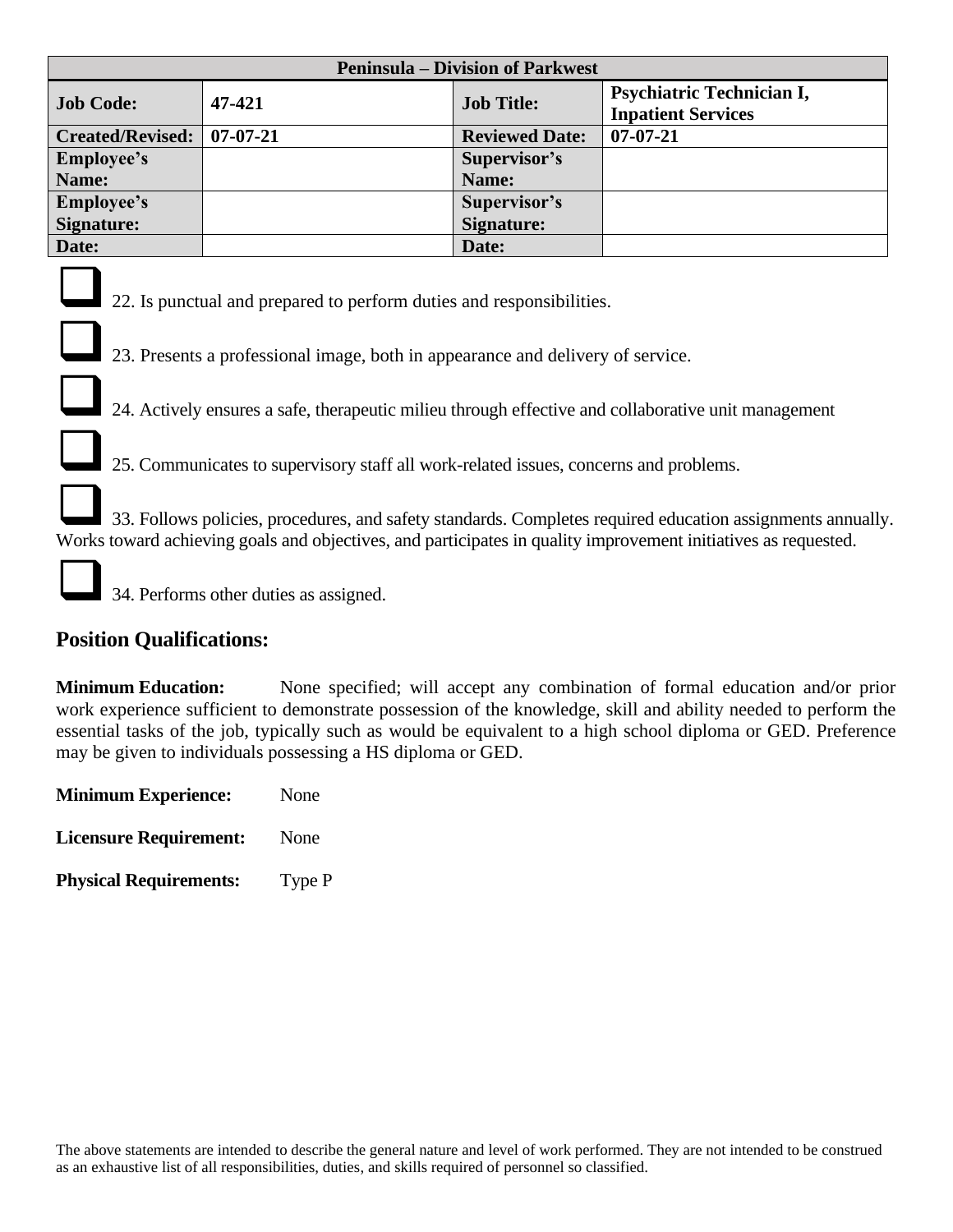| <b>Peninsula – Division of Parkwest</b> |             |                       |                             |  |
|-----------------------------------------|-------------|-----------------------|-----------------------------|--|
| <b>Job Code:</b>                        | $23 - 427a$ | <b>Job Title:</b>     | <b>Outpatient Therapist</b> |  |
| <b>Created/Revised:</b>                 | $01-07-21$  | <b>Reviewed Date:</b> | $10-01-19$                  |  |
| <b>Employee's</b>                       |             | Supervisor's          |                             |  |
| Name:                                   |             | Name:                 |                             |  |
| <b>Employee's</b>                       |             | Supervisor's          |                             |  |
| Signature:                              |             | Signature:            |                             |  |
| Date:                                   |             | Date:                 |                             |  |

## **Position Summary:**

Provides direct clinical services including psychiatric diagnostic evaluations, crisis assessment and intervention, individual, family and group psychotherapy under the supervision of a qualified licensed clinician. In addition, develop ability to utilize a variety of intervention techniques based on the diagnosis of patient and the dynamics of the family or group. Such services must be provided efficiently in a manner that is responsive to the needs of the patient and the goals of the organization.

# **Position Accountabilities and Performance Criteria:**

❑1. Prepares psychiatric diagnostic evaluations including diagnostic impression on each patient seen for admission to outpatient services. Evaluates family dynamic and treatment needs.



❑2. Prepares comprehensive treatment plan based on assessed needs that recognizes and utilizes patient's strengths.



❑3. Provides group, family or individual therapy in accordance with treatment plan.



❑4. Performs follow up in accordance with patient's needs including timely contact with patients who miss appointments

❑5. Communicates with multidisciplinary team members and community professionals regarding patient issues or needs that impact on clients/consumers quality of care.



❑6. Provides crisis assessment and intervention, facilitates transfer to acute care when indicated.



❑7. Acts as liaison between outpatient clinic and inpatient facilities when clients are hospitalized.

❑8. Completes documentation and procedures for reimbursement of services in accordance with all policy and regulatory requirements.



❑9. Consistently meets target for service volumes.

❑10. Participates in quality improvement projects and task forces as directed.